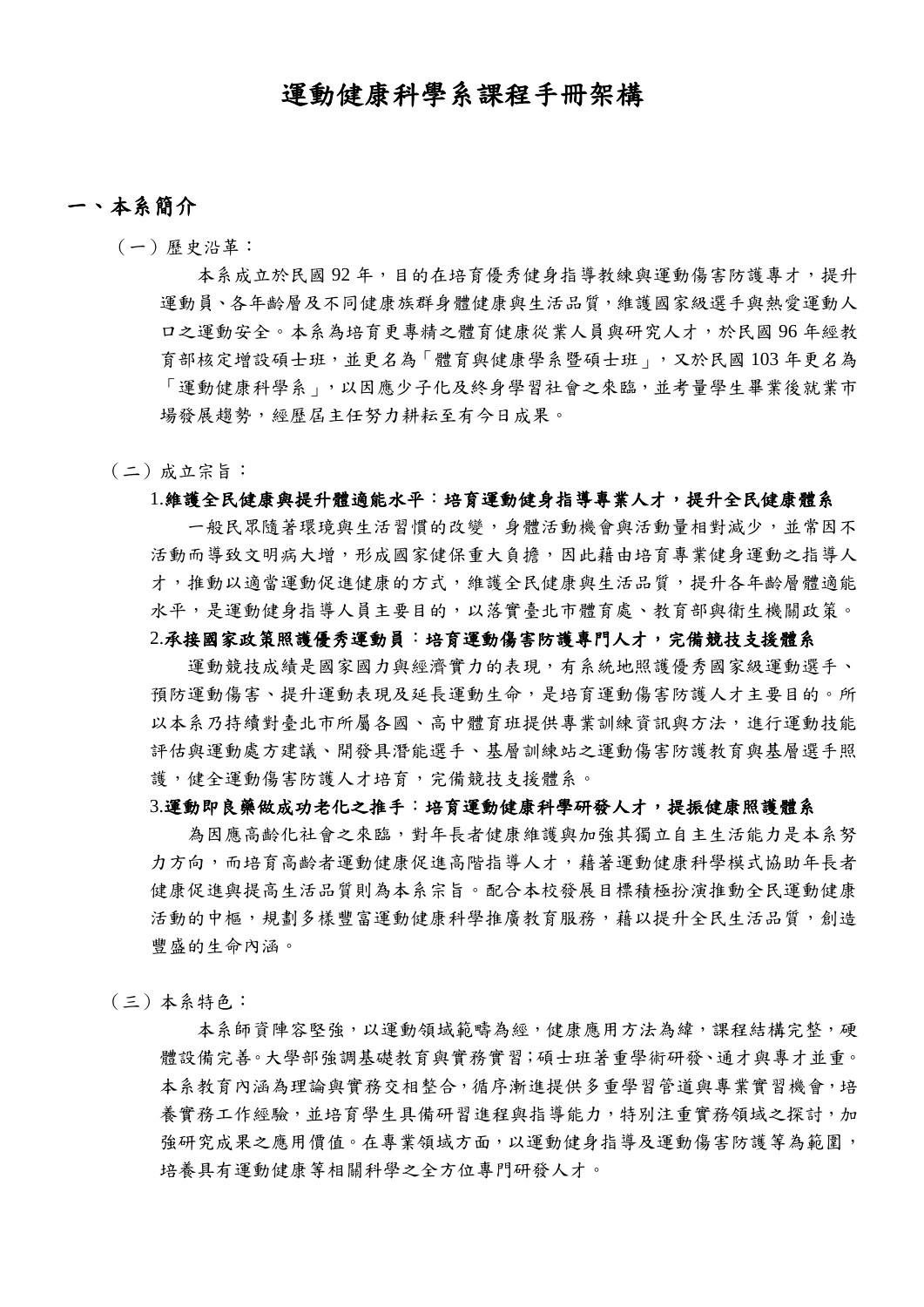## 二、教育目標

(一)本系教育目標 1.運動健身指導能力 2.運動傷害防護能力 3.運動健康科學研發能力

(二)本系教育目標與院、校教育目標之關聯圖



### 三、課程規劃

(一)本系核心能力

 1.運用運動健康科學基礎知能。 2.熟悉運動知識及身體活動執行能力。 3.發掘、分析、解決問題能力。 4.團隊合作與人際溝通能力。 5.倫理道德及服務學習實踐能力。 6.熟稔國際間運動健康科學趨勢。 7.運動健康科學終身學習能力。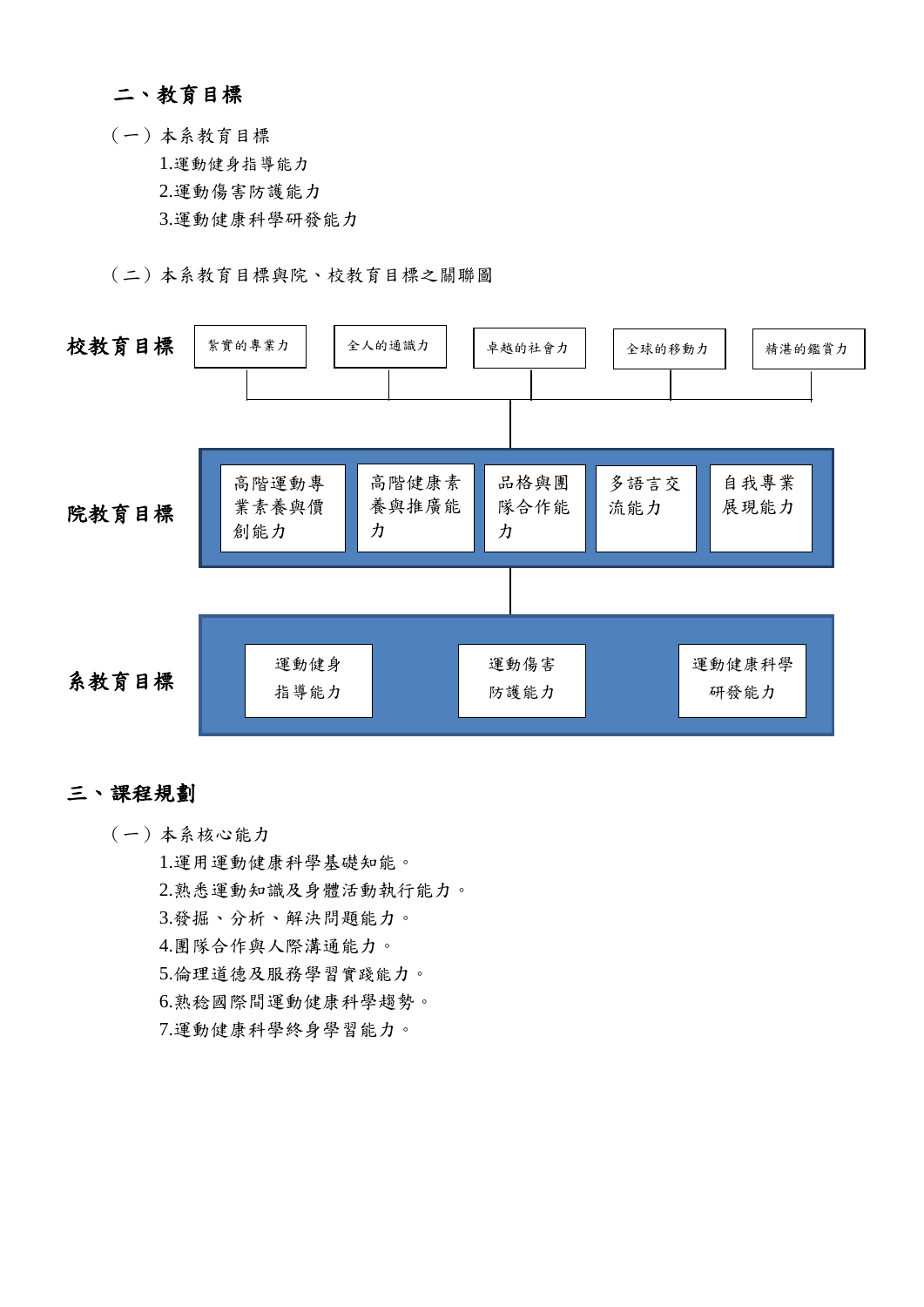(二)課程架構

1.課程架構圖



### 2.學分規劃表

|        | 校共同課程    |          |          |                  |    |       |                |                |    |     |  |  |
|--------|----------|----------|----------|------------------|----|-------|----------------|----------------|----|-----|--|--|
| 課程     | 必修       |          |          | 選修               |    | 系專門課程 |                | 由<br>自<br>選修   | 總計 |     |  |  |
| 類別     | 通識教育課程   |          |          | 全民               |    | 課程    |                |                |    |     |  |  |
|        | 共同<br>必修 | 分類<br>選修 | 共同<br>選修 | 國防<br>教育         | 院定 | 學科    | 術科             | 實習             |    |     |  |  |
| 必修     | 8        |          |          |                  | 8  | 24    | $\overline{2}$ | $\overline{4}$ |    | 46  |  |  |
| 選修     |          | $16-18$  | $2 - 4$  | $\boldsymbol{0}$ |    | 46    |                |                | 16 | 82  |  |  |
| 計<br>合 |          | 28       |          |                  | 8  | 70    | $\overline{2}$ | $\overline{4}$ | 16 | 128 |  |  |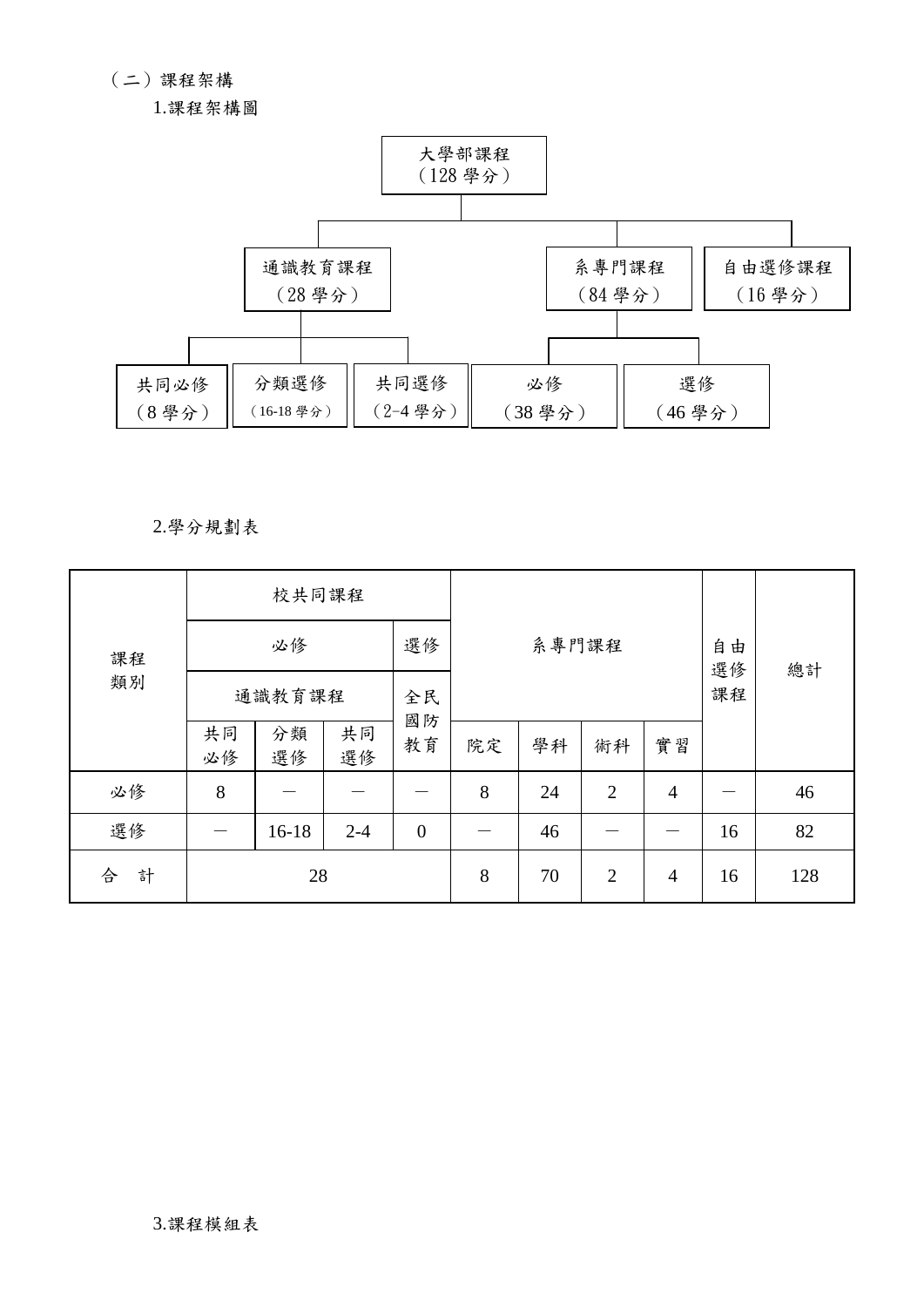## 臺北市立大運動健康科學系大學部課程地圖(畢業:至少 128 學分)

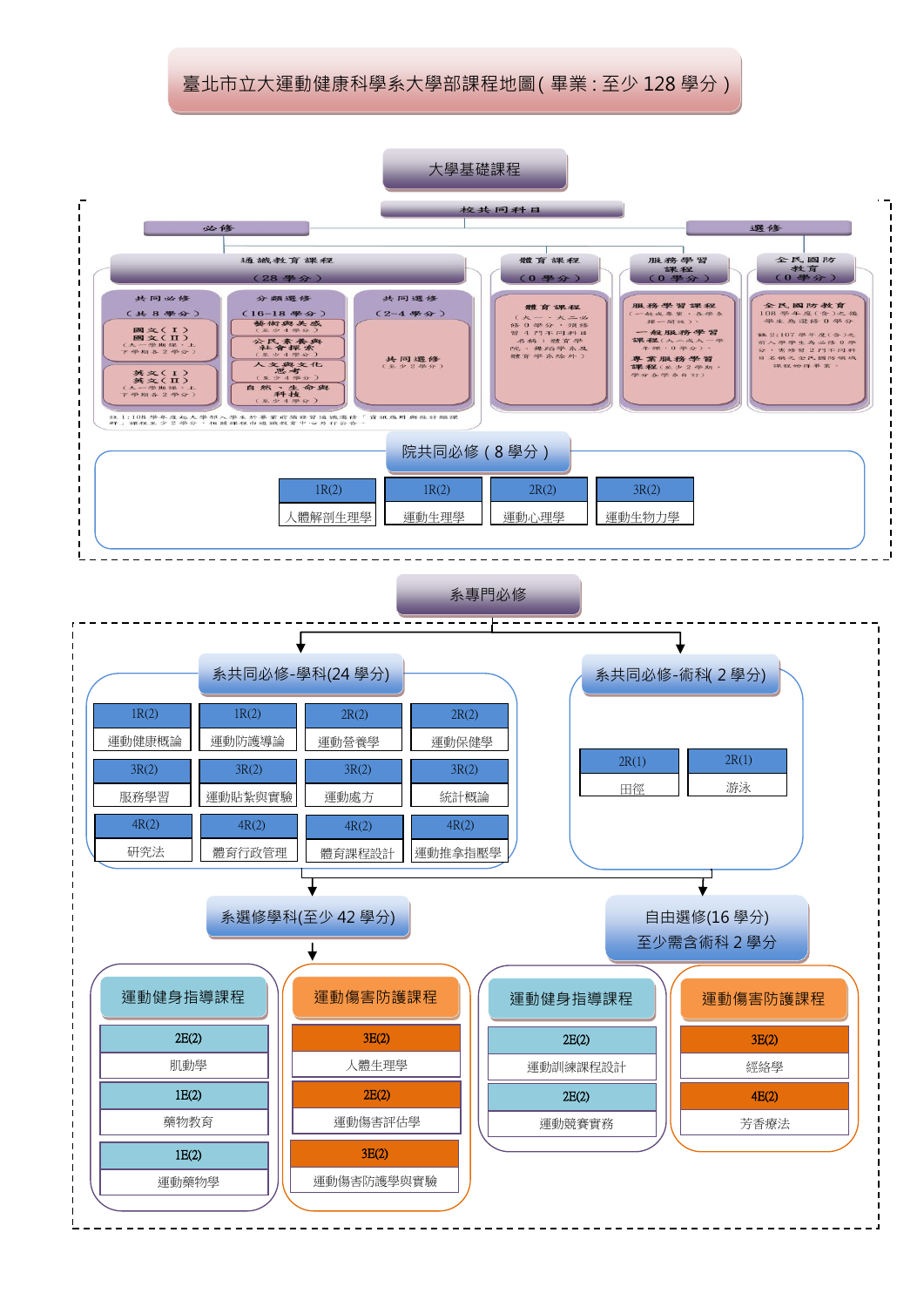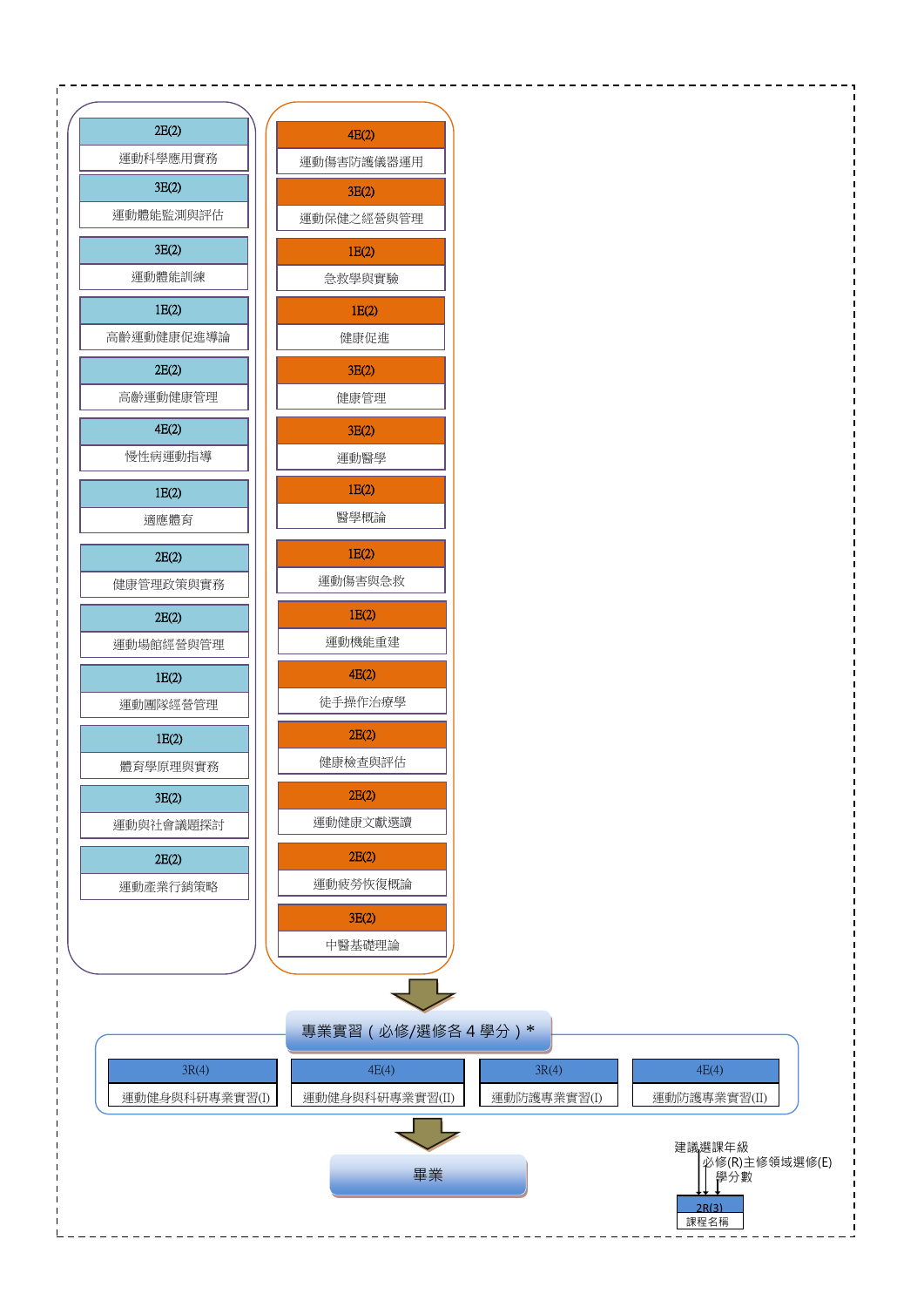4.修課須知

- (1)總畢業學分為 128 學分:校定必修 28 學分;院定必修學科 8 學分;系定必修學科 24 學分;系定必修術科 2 學分;系定必修專業實習 4 學分;選修學科 46 學分;自 由選修 16 學分(至少需含術科 2 學分)。
- (2)校定必修:

通識教育課程 28 學分【含共同必修科目 8 學分 (國文(I)、國文(II)各 2 學分, 英文 (I)、英文(II)各 2 學分),分類選修科目 16 至 18 學分(「藝術與美感領域」、「公 民素養與社會探索領域」、「人文與文化思考領域」及「自然、生命與科技領域」, 各領域至少4學分),共同選修至少2學分】。

- (3)畢業需取得 3 張專業證照(不限類別)。
- (4)備註標示「運動防護員必修」為運動防護員資格檢定規定課程,修畢核發「學分證 明書」。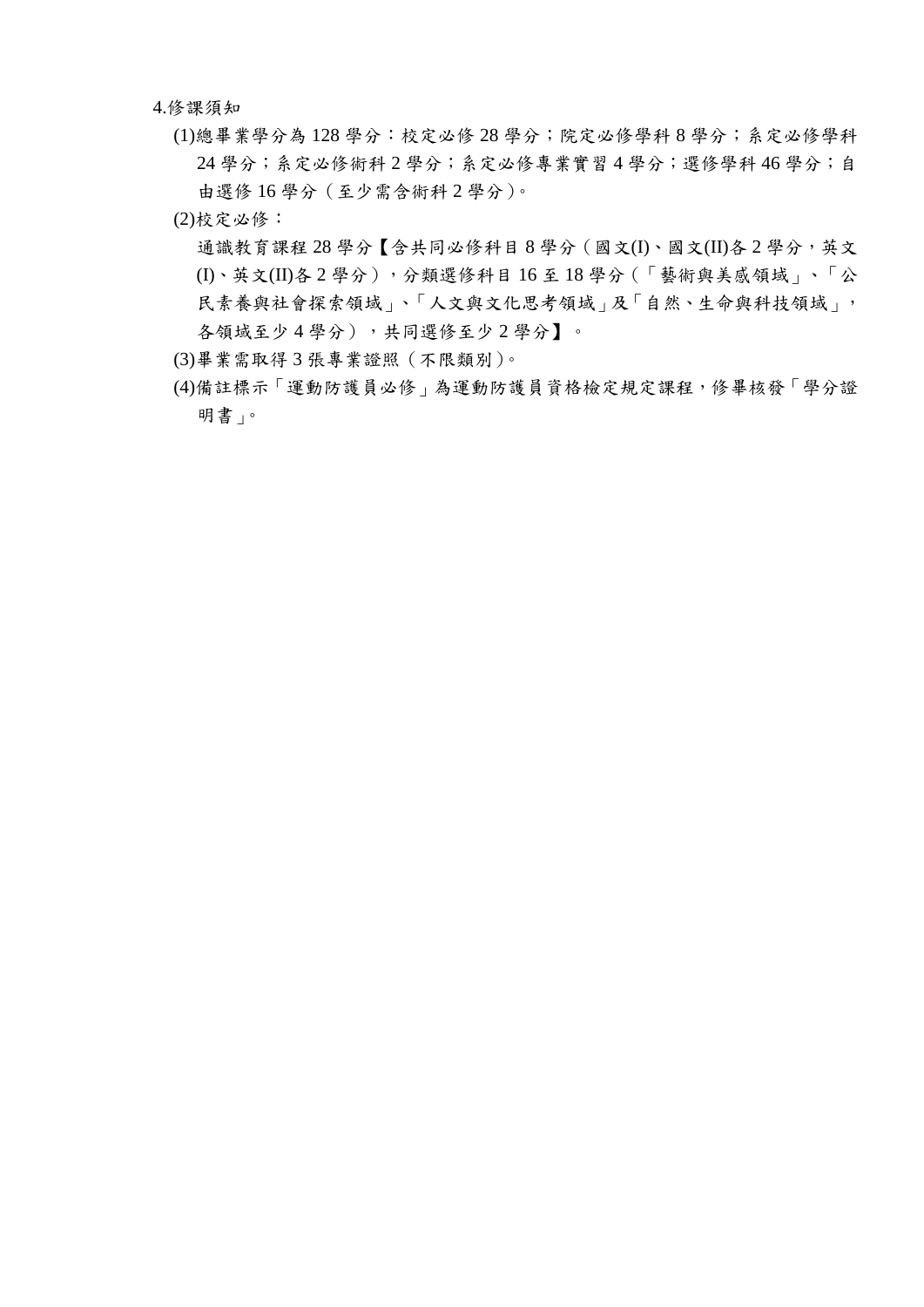四、必修科目(共 **38** 學分)

|   |          | 科目中文名稱                          | 科目英文名稱                                             | 開課學期           |                |                |                |                                         |
|---|----------|---------------------------------|----------------------------------------------------|----------------|----------------|----------------|----------------|-----------------------------------------|
| 年 | 類        |                                 |                                                    |                | 學分             |                | 時數             | 備註                                      |
| 級 | 別        |                                 |                                                    |                |                |                |                |                                         |
|   | 共同       | 大學生活學習與輔導                       | Life Learning and<br>Guidance at<br>College-Part   | $\overline{0}$ | $\theta$       | 1              | $\mathbf{1}$   |                                         |
|   | 院定       | 人體解剖生理學                         | Human Anatomy and<br>Physiology                    | $\overline{2}$ |                | 2              |                | 運動防護員必修                                 |
|   |          | 運動生理學                           | <b>Exercise Physiology</b>                         |                | $\overline{2}$ |                | $\overline{2}$ | 運動防護員必修                                 |
|   | 系定       | 運動健康概論                          | Introduction to<br>Physical Activity and<br>Health | $\overline{2}$ |                | $\overline{2}$ |                |                                         |
|   | 學科       | 運動傷害防護導論                        | Sports Injury<br>Management and<br>Prevention      |                | $\overline{2}$ |                | $\overline{2}$ | 運動防護員必修                                 |
|   | 共同       | 大學生活學習與輔導                       | Life Learning and<br>Guidance at<br>College-Part   | $\Omega$       | $\Omega$       | 1              | $\mathbf{1}$   |                                         |
|   | 院定       | 運動心理學                           | <b>Sports Psychology</b>                           |                | $\overline{2}$ |                | $\overline{2}$ | 運動防護員必修                                 |
|   | 系定<br>學科 | 運動營養學                           | <b>Exercise Nutrition</b>                          | $\overline{2}$ |                | $\overline{2}$ |                | 運動防護員必修                                 |
|   |          | 運動保健學                           | Health and Physical<br>Activity                    |                | $\overline{2}$ |                | $\overline{2}$ | 運動防護員必修                                 |
|   | 系定<br>術科 | 田徑                              | <b>Track and Field</b>                             | $\mathbf{1}$   |                | $\overline{2}$ |                |                                         |
|   |          | 游泳                              | Swimming                                           |                | 1              |                | $\overline{2}$ |                                         |
|   | 共同       | 大學生活學習與輔導                       | Life Learning and<br>Guidance at<br>College-Part   | $\overline{0}$ | $\Omega$       | 1              | 1              |                                         |
|   | 院定       | 運動生物力學                          | <b>Sports Biomechanics</b>                         | $\overline{2}$ |                | $\overline{2}$ |                | 運動防護員必修                                 |
|   |          | 服務學習                            | Service Learning                                   | $\mathbf{1}$   | 1              | $\overline{2}$ | $\overline{2}$ |                                         |
|   | 系定       | 統計概論                            | <b>Statistics</b>                                  | $\overline{2}$ |                | $\overline{2}$ |                |                                         |
| 三 | 學科       | 運動貼紮與實驗                         | Sports Taping and<br>Practicum                     | $\overline{2}$ |                | $\overline{2}$ |                | 運動防護員必修                                 |
|   |          | 運動處方                            | <b>Exercise Prescription</b>                       |                | $\overline{2}$ |                | $\overline{2}$ | 運動防護員必修                                 |
|   | 專業<br>實習 | 運動健身與科研專業實 Strength and<br>習(I) | Practicum I of<br>Conditioning<br>Training         | $\overline{2}$ | $\overline{2}$ | $\overline{2}$ | $\overline{2}$ | 1. 總整課程, 需另實<br>習 100 小時。<br>2.二門專業實習擇一 |
|   |          | 運動防護專業實習(I)                     | Practicum I of<br><b>Athletic Training</b>         | $\overline{2}$ | $\overline{2}$ | $\overline{2}$ | $\overline{2}$ | 3.運動防護員必修                               |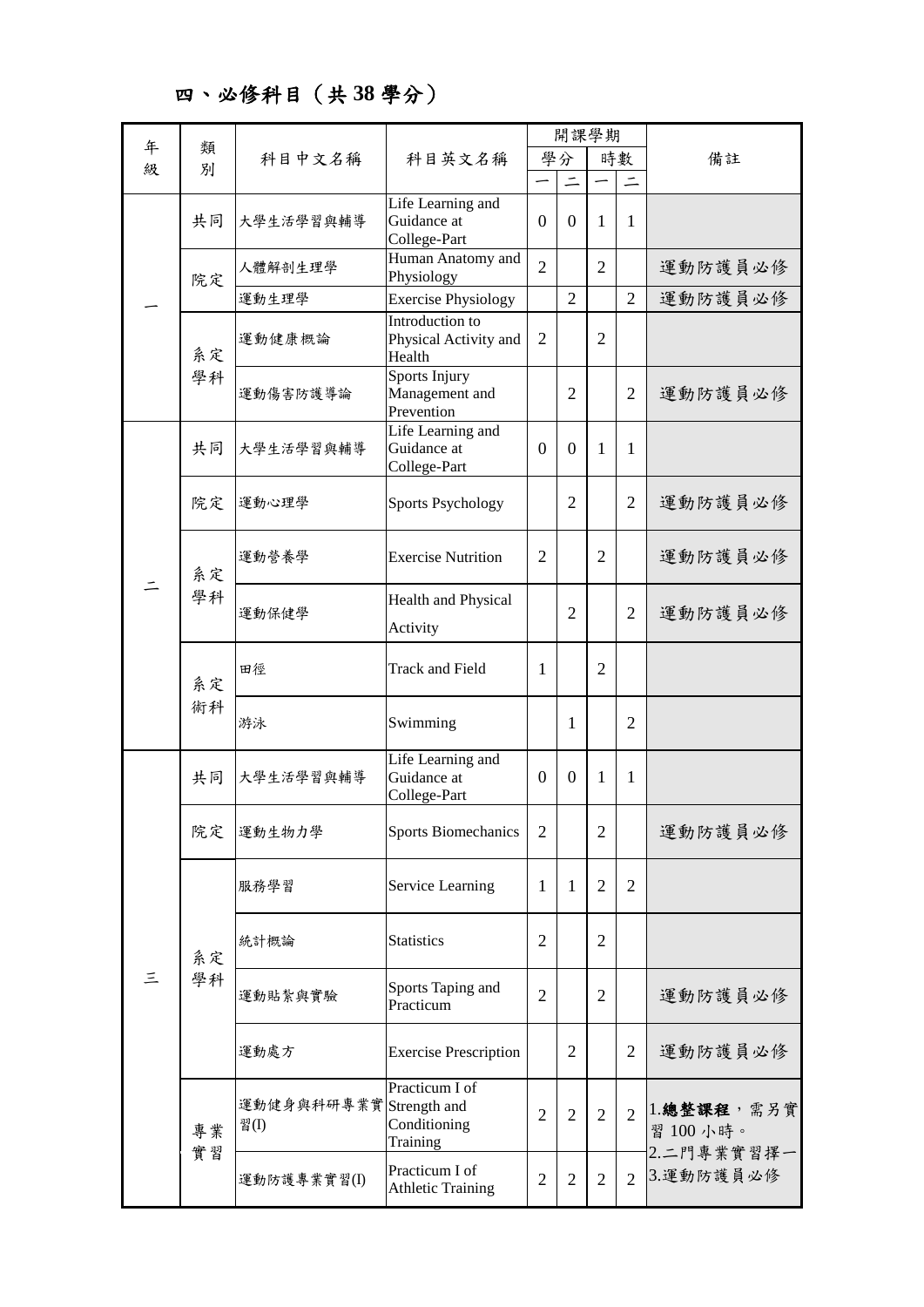| 年 | 類  |           |                                                  |                | 開課學期           |                |                |         |
|---|----|-----------|--------------------------------------------------|----------------|----------------|----------------|----------------|---------|
| 级 | 別  | 科目中文名稱    | 科目英文名稱                                           |                | 學分             |                | 時數             | 備註      |
|   |    |           |                                                  |                |                |                |                |         |
|   | 共同 | 大學生活學習與輔導 | Life Learning and<br>Guidance at<br>College-Part | $\overline{0}$ | $\theta$       |                | 1              |         |
|   |    | 研究法       | Research Methods                                 | $\overline{2}$ |                | $\overline{2}$ |                |         |
| 四 | 系定 | 體育行政管理    | Physical Education<br>Administration             | $\overline{2}$ |                | 2              |                |         |
|   | 學科 | 體育課程設計    | Sports Coaching and<br>Curriculm Design          |                | $\overline{2}$ |                | $\overline{2}$ |         |
|   |    | 運動推拿指壓學   | Sports Acupressure                               |                | 2              |                | $\overline{2}$ | 運動防護員必修 |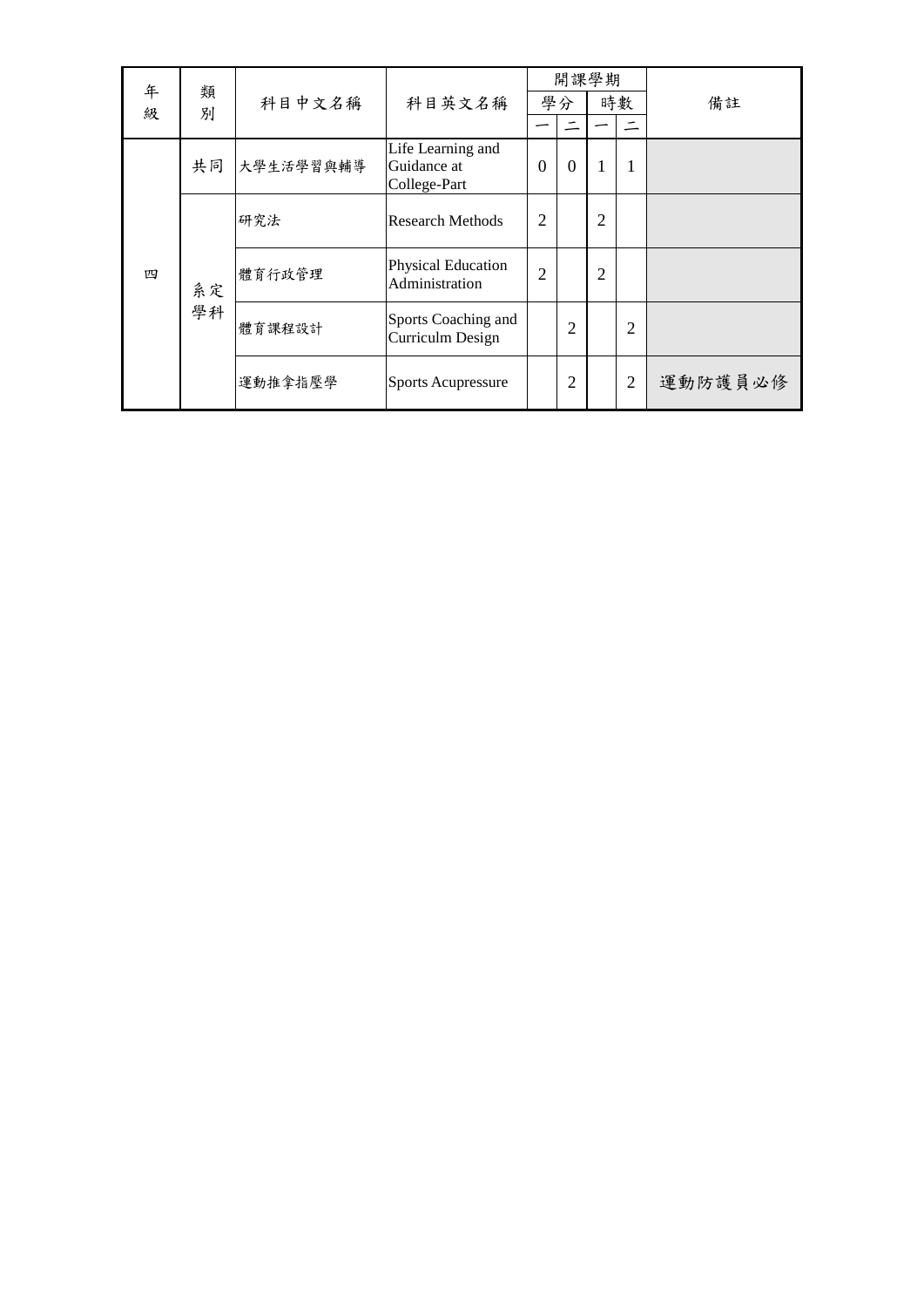五、選修科目(至少 **46** 學分)

|   |        |            |                                                                    | 開課學期           |                |         |
|---|--------|------------|--------------------------------------------------------------------|----------------|----------------|---------|
| 年 | 類      | 科目中文名稱     | 科目英文名稱                                                             | 學分             | 時數             | 備註      |
| 級 | 別      |            |                                                                    | $\equiv$       | $\equiv$       |         |
|   |        | 肌動學        | Kinesiology                                                        | $\overline{2}$ | $\overline{2}$ |         |
|   |        | 藥物教育       | Drug Education                                                     | 2              | $\overline{2}$ |         |
|   |        | 運動藥物學      | Sports Materia<br>Medica                                           | $\overline{2}$ | $\overline{2}$ |         |
|   |        | 運動科學應用實務   | Practice of Exercise<br>and Sports Sciences                        | $\overline{2}$ | $\overline{2}$ |         |
|   |        | 運動體能監測與評估  | Monitor and<br><b>Evaluation</b> for<br><b>Physical Conditions</b> | $\overline{2}$ | $\overline{2}$ |         |
|   |        | 運動體能訓練     | Strength and<br>Conditioning<br>Training                           | $\overline{2}$ | 2              | 運動防護員必修 |
|   | 一至四 學科 | 高齡運動健康促進導論 | <b>Exercise and Health</b><br>Promotion in<br>Geriatrics           | $\overline{2}$ | 2              |         |
|   |        | 高齢運動健康管理   | <b>Exercise and Health</b><br>Management in<br>Geriatrics          | 2              | 2              |         |
|   |        | 慢性病運動指導    | <b>Exercise Instruction</b><br>in Chronic<br>Conditions            | 2              | $\overline{2}$ |         |
|   |        | 適應體育       | <b>Adapted Physical</b><br>Education                               | $\overline{2}$ | $\overline{2}$ |         |
|   |        | 健康管理政策與實務  | <b>Health Management</b><br>and Policy                             | $\overline{2}$ | $\overline{2}$ |         |
|   |        | 運動場館經營與管理  | Administration and<br>Management of<br>Stadium                     | $\mathfrak{2}$ | $\overline{2}$ |         |
|   |        | 運動團隊經營管理   | Management in<br><b>Sports</b>                                     | $\overline{2}$ | $\overline{2}$ |         |
|   |        | 體育學原理與實務   | Theory and Practice<br>in Physical Education                       | $\overline{2}$ | $\overline{2}$ |         |
|   |        | 運動與社會議題探討  | Sports and Society                                                 | $\overline{2}$ | $\overline{2}$ |         |
|   |        | 運動產業行銷策略   | <b>Sports Marketing</b>                                            | $\overline{2}$ | $\overline{2}$ |         |
|   |        | 運動訓練課程設計   | Program Design in<br>Strength and<br>Conditioning                  | $\overline{2}$ | $\overline{2}$ |         |
|   |        | 運動競賽實務     | Practicum in<br><b>Competitive Sports</b>                          | $\overline{2}$ | $\overline{2}$ |         |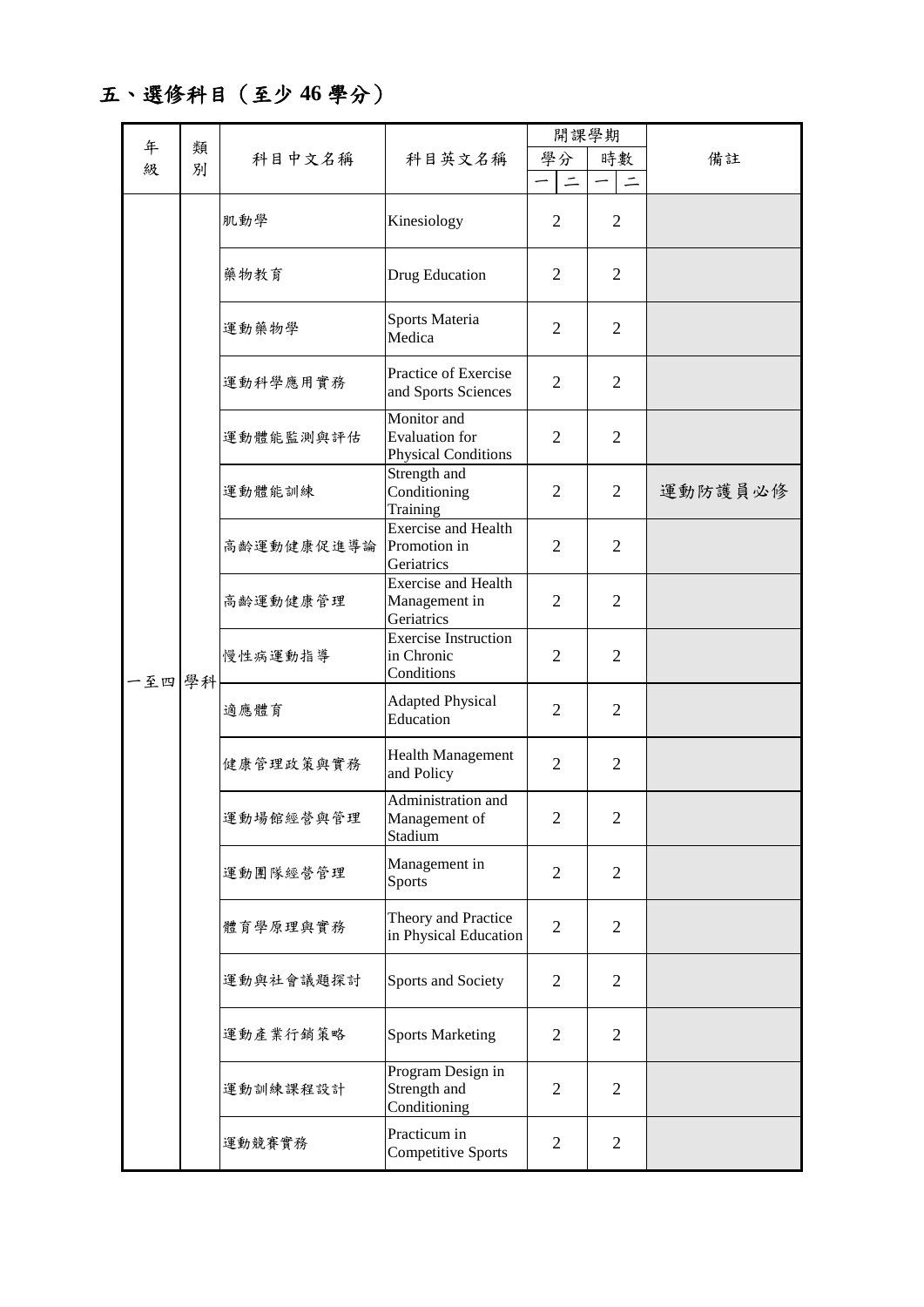|        |        |                                  |                                                             | 開課學期                             |                                  |                                       |  |
|--------|--------|----------------------------------|-------------------------------------------------------------|----------------------------------|----------------------------------|---------------------------------------|--|
| 年<br>級 | 類<br>別 | 科目中文名稱                           | 科目英文名稱                                                      | 學分<br>$\overline{\phantom{a}}$   | 時數                               | 備註                                    |  |
|        |        | 運動健身與科研專業實習 Strength and<br>(II) | Practicum II of<br>Conditioning<br>Training                 | $\overline{2}$<br>$\overline{2}$ | $\overline{2}$<br>$\overline{2}$ | 1.總整課程,需另實<br>習 100 小時。<br>2.二門專業實習擇一 |  |
|        |        | 人體生理學                            | Human Physiology                                            | 2                                | 2                                | 運動防護員必修                               |  |
|        |        | 運動傷害評估學                          | Sports Injury<br>Evaluation                                 | 2                                | $\overline{2}$                   | 運動防護員必修                               |  |
|        |        | 運動傷害防護學與實驗                       | Athletic Training and<br>Practicum                          | $\overline{2}$                   | 2                                | 運動防護員必修                               |  |
|        |        | 運動傷害防護儀器之運用                      | Modality for Athletic<br>Training and Sports<br>Injury      | 2                                | 2                                | 運動防護員必修                               |  |
|        |        | 運動保健之經營與管理                       | Administration and<br>Management of<br><b>Sports Health</b> | 2                                | 2                                | 運動防護員必修                               |  |
|        |        | 急救學與實驗                           | First Aid and<br>Practicum                                  | 2                                | 2                                |                                       |  |
|        |        | 健康促進                             | <b>Health Promotion</b>                                     | 2                                | 2                                |                                       |  |
|        |        | 健康管理                             | <b>Health Management</b>                                    | 2                                | 2                                | 運動防護員必修                               |  |
|        |        | 運動醫學                             | <b>Sports Medicine</b>                                      | 2                                | 2                                |                                       |  |
|        |        | 醫學概論                             | Introduction to<br>Medicine                                 | 2                                | $\overline{2}$                   |                                       |  |
|        |        | 運動傷害與急救                          | Sports Injuries and<br><b>First Aid</b>                     | $\overline{2}$                   | $\overline{2}$                   |                                       |  |
|        |        | 運動機能重建                           | Functional<br>Rehabilitation in<br>Sports Injury            | $\overline{2}$                   | $\overline{2}$                   |                                       |  |
|        |        | 徒手操作治療學                          | <b>Manual Therapy</b>                                       | 2                                | $\overline{2}$                   |                                       |  |
|        |        | 健康檢查與評估                          | Physical Examination<br>and Health<br>Assessment            | $\overline{2}$                   | $\overline{2}$                   |                                       |  |
|        |        | 運動健康文獻選讀                         | Selective Reading on<br><b>Exercise and Health</b>          | $\overline{2}$                   | $\overline{2}$                   |                                       |  |
|        |        | 運動疲勞恢復概論                         | <b>Exercise Recovery</b>                                    | $\overline{2}$                   | $\overline{2}$                   |                                       |  |
|        |        | 中醫基礎理論                           | <b>Chinese Medicine</b>                                     | $\overline{2}$                   | $\overline{2}$                   |                                       |  |
|        |        | 經絡學                              | Meridians                                                   | $\overline{2}$                   | $\overline{2}$                   |                                       |  |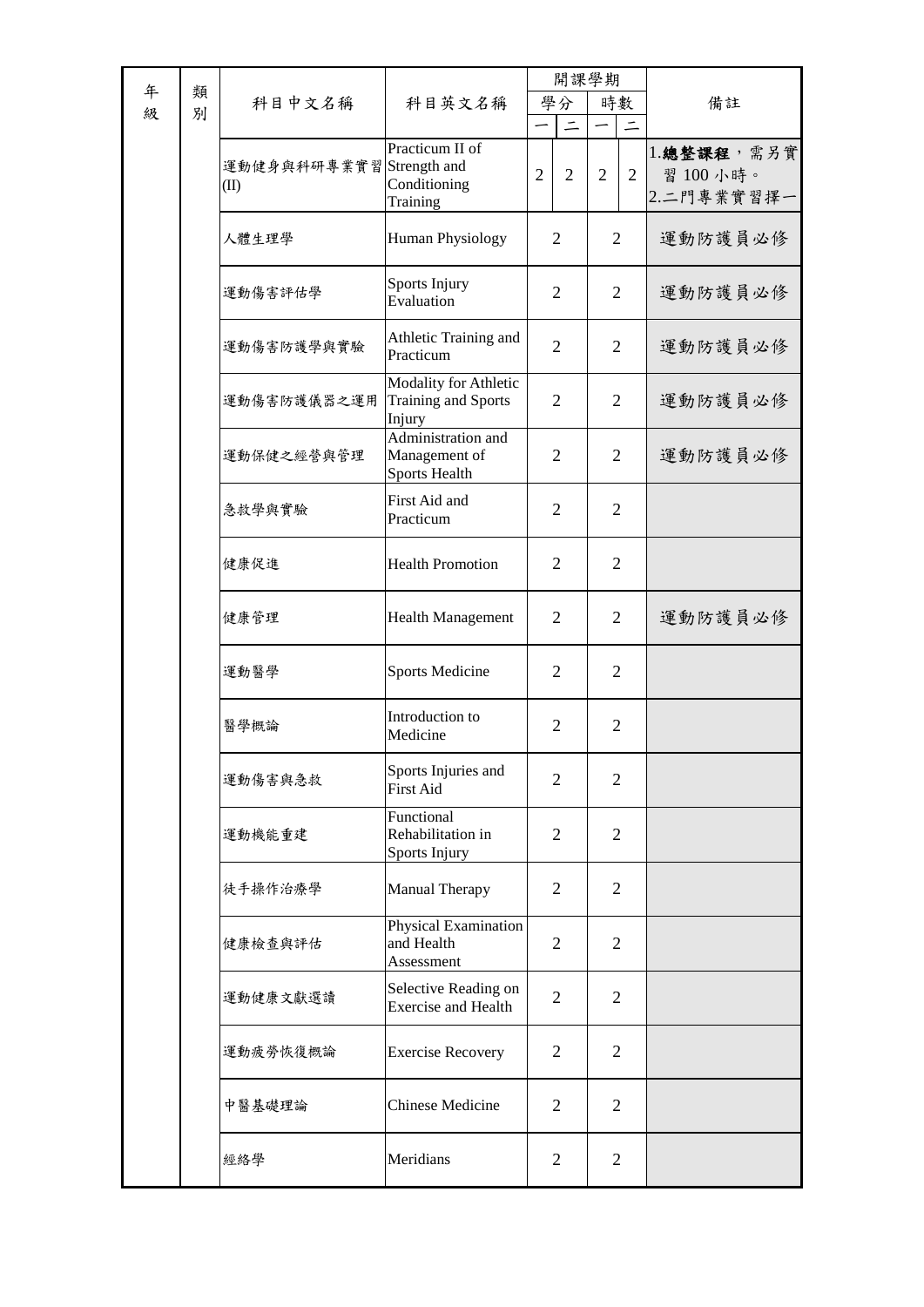| 年<br>級 | 類<br>別 | 科目中文名稱       | 科目英文名稱                                      | 開課學期<br>學分     |                |                | 時數             | 備註                                                 |
|--------|--------|--------------|---------------------------------------------|----------------|----------------|----------------|----------------|----------------------------------------------------|
|        |        | 芳香療法         | Aromatherapy                                | $\overline{2}$ |                |                | $\overline{2}$ |                                                    |
|        |        | 運動防護專業實習(II) | Practicum II of<br><b>Athletic Training</b> | $\overline{2}$ | $\overline{2}$ | $\overline{2}$ | 2              | 1.總整課程,需另實<br>習 100 小時。<br>2.二門專業實習擇一<br>3.運動防護員必修 |
|        | 術科     | 足球           | Soccer                                      | 1              |                | $\overline{2}$ |                | 自由選修                                               |
|        |        | 網球<br>Tennis |                                             | 1              |                | $\overline{2}$ |                |                                                    |